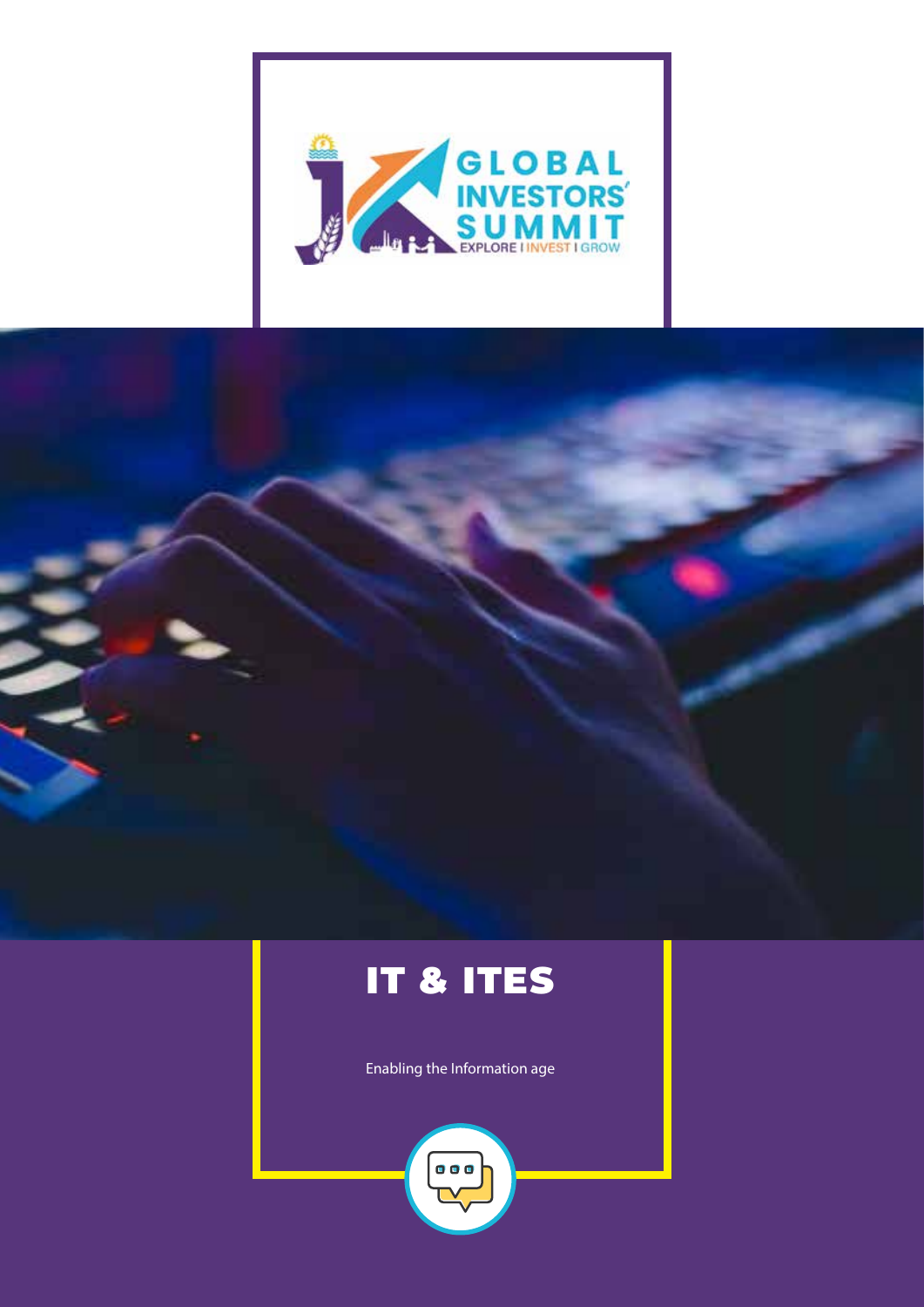## ADVANTAGE JAMMU & KASHMIR



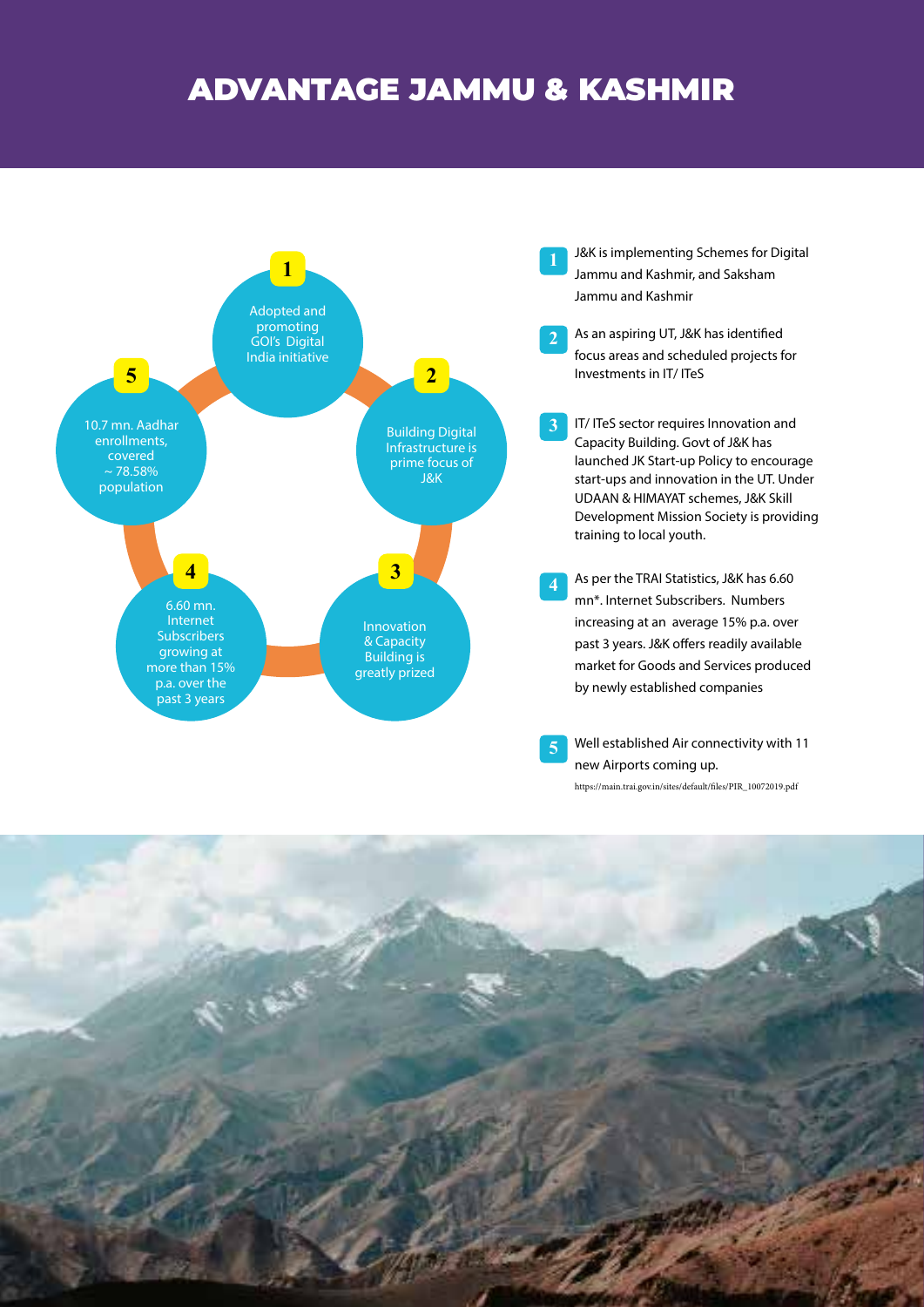

Education institution imparting IT/ITeS Skills

Jammu and Kashmir has 1 IIT, 1 IIM, 1 NIT, 10 engineering colleges,110 ITIs and 29 Polytechnic Colleges. Further J&K is working towards stopping brain drain & taking advantage of its skilled demography.



Tech Savvy Population

Tech-savvy young population. Residents working in other parts of India and world are ready to come to Jammu & Kashmir.



Congenial Environment

Salubrious climate, well-suited for IT/ ITeS industries. Good quality of life and well-developed hospitality industry.



### INVESTMENT OPPORTUNITIES

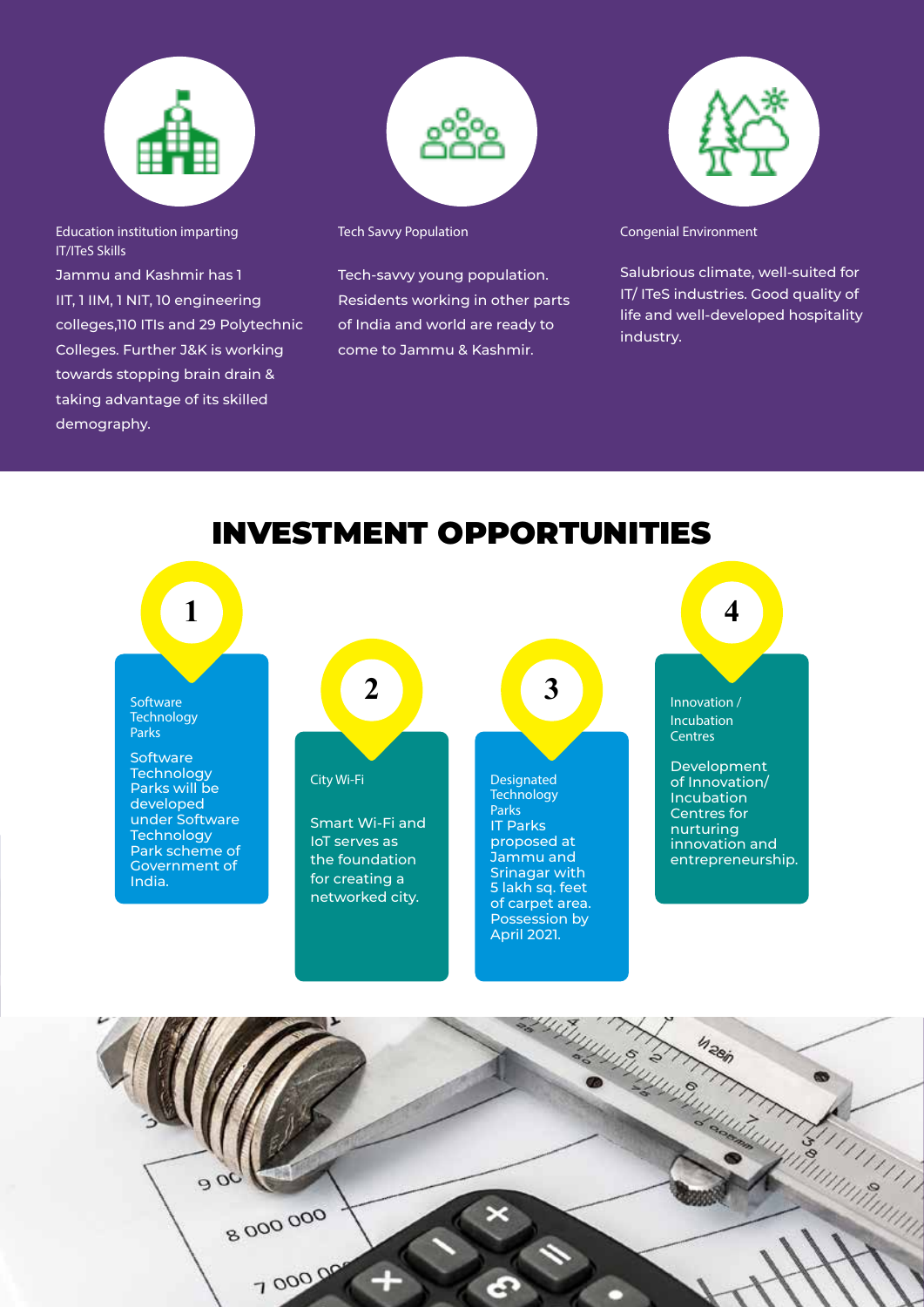### DIGITAL PROFILE OF J&K

Digital Empowerment through Digital Inclusion

#### Skill Development in ESDM for Digital India **5406 CERTIFIED CANDIDATES**

Information Security Education and Awareness (ISEA) project phase II

### **1,277 CANDIDATES HAVE BEEN TRAINED/ UNDER-GOING TRAINING IN VARIOUS FORMAL/ NON-FORMAL COURSES**

Pradhan Mantri Gramin Digital Saksharta Abhiyan (PMGDISHA)

**2.16 LAKH PERSONS HAVE BEEN TRAINED 1.26 LAKH PERSONS HAVE BEEN CERTIFIED**

### **DIGITAL SKILLS DIGITAL INITIATIVES**

UMANG (Unified Mobile App for New Age Governance)

**189 SERVICES ON 49 APPLICATIONS OF THE CENTRAL GOVERNMENT DEPARTMENTS ARE AVAILABLE ON UMANG** 

**3 SERVICES OF VAHAN HAVE BEEN ONBOARDED.**

#### e-Hospital

**ROLLED OUT IN 2 DISTRICT HOSPITALS, 4 SUB-DISTRICT HOSPITALS AND 10 PRIMARY HEALTH CENTERS OF JAMMU AND KASHMIR.** 

#### Soil Health Card

**11.82 LAKH SOIL HEALTH CARDS HAVE BEEN ISSUED**

E-TRANSACTIONS UNDER ETAAL 2.0 PROJECT **TOTAL 101 E-SERVICES HAVE BEEN INCORPORATED.**

#### E-SIGNATURES

**NEARLY, 5.26 LAKH E-SIGNS HAVE BEEN ISSUED**.

#### Mobile Seva

**27 DEPARTMENTS/SERVICES HAVE BEEN INTEGRATED FOR PUSH SMS.**

|                                     | <b>Sources Chevriew</b><br>$\begin{array}{l} \textit{ar} \ \textit{Direct} \ \textit{That} \ \textit{f} \ \textit{right} \\ 1.097 \, \langle 0 \rangle \, \langle 42.48 \gamma \rangle \end{array}$<br>Search Engines<br><b>E Referring Steel</b> | May Chantage |
|-------------------------------------|---------------------------------------------------------------------------------------------------------------------------------------------------------------------------------------------------------------------------------------------------|--------------|
| <b>Arx</b>                          | <b>Situs Overview</b><br><b>County</b><br>Œ                                                                                                                                                                                                       |              |
| Non.<br>$\frac{100\sigma g}{2,958}$ | Me7<br><b>Maria</b><br>۰<br>the company of the local company                                                                                                                                                                                      | ÷            |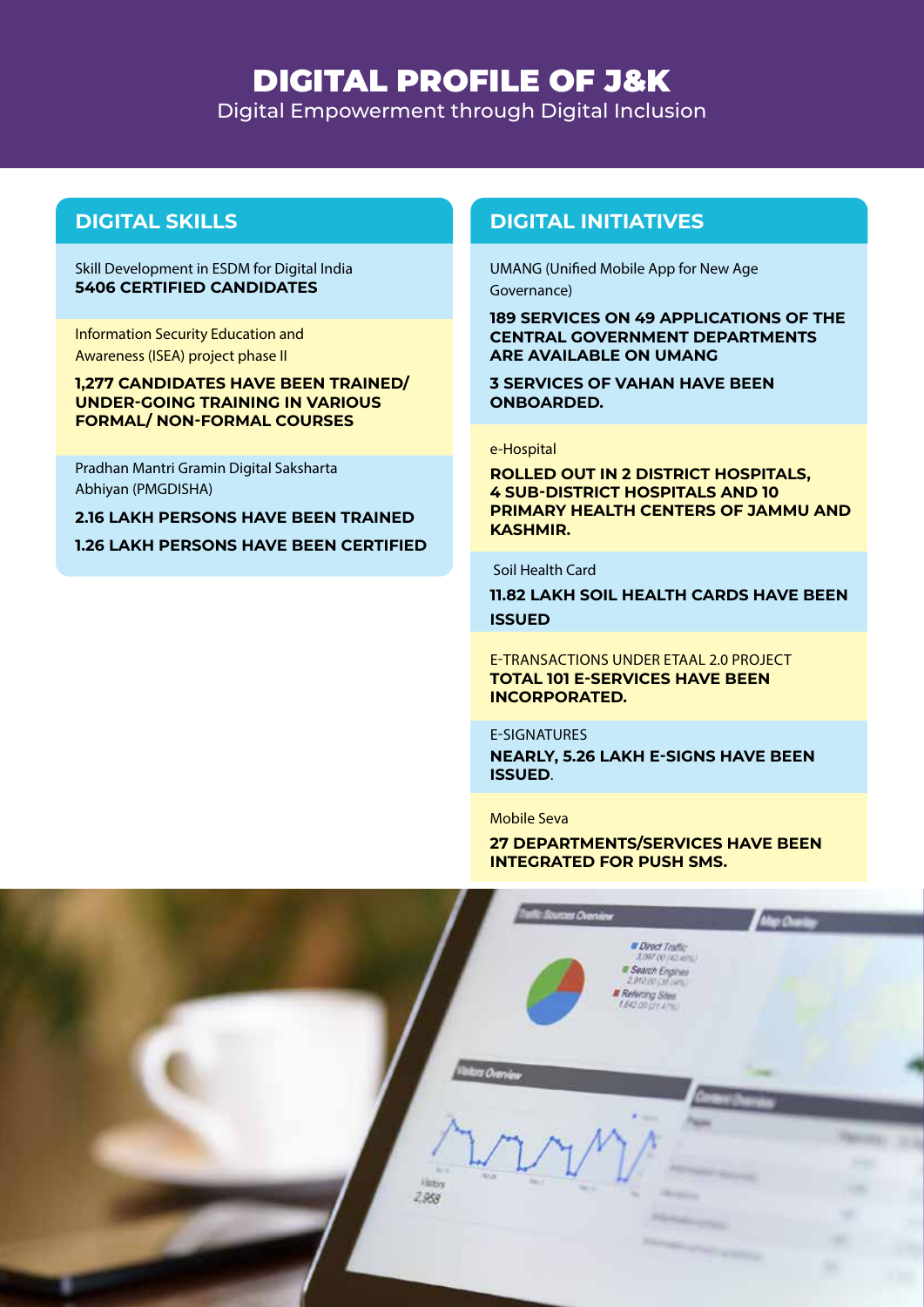# DIGITAL PROFILE OF J&K

Digital Empowerment through Digital Inclusion





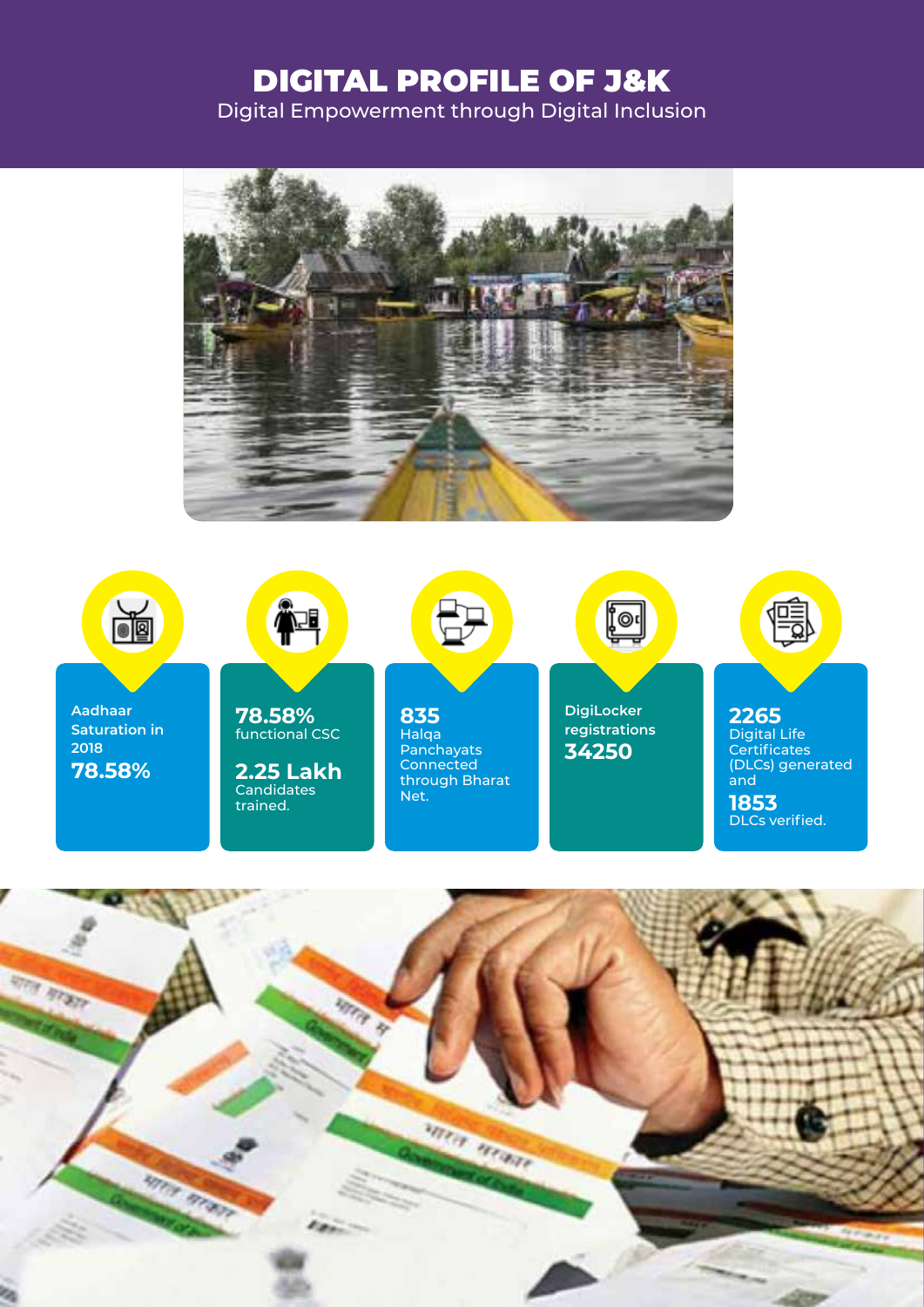### JAMMU & KASHMIR IT POLICY

**Highlights** 

Plug and Play IT parks at Srinagar and Jammu with area of 5 Lakh sq. ft. Possession by

**1**



Time-bound Approvals: Procedural reforms undertaken with an aim to provide timebound approvals to IT industry / investors within 4 weeks.

Self-certification allowed

Online 'Single Window Clearances'

An empowered 'Consultative Committee' for IT industry

Mega Projects will be treated on priority under existing provisions with custom-made package

Reimbursement of expenditure incurred for obtaining Quality certifications and Patent filing

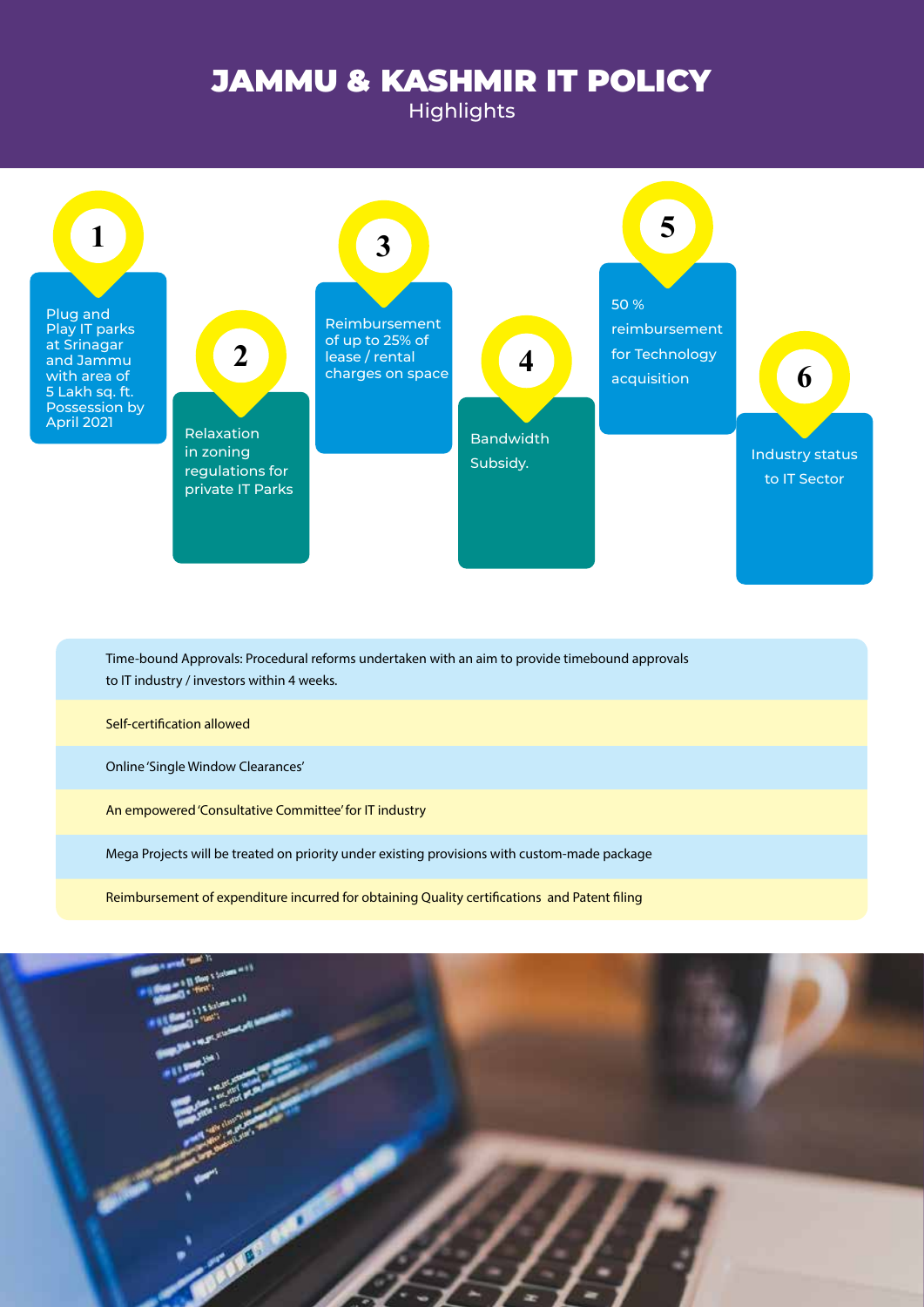# POLICY INTERVENTIONS

J&K Start-up Policy 2018

| <b>INCENTIVE TYPE INCENTIVE</b>                                       |                 | <b>INCENTIVE CAP</b>                                                                                                                                                    |
|-----------------------------------------------------------------------|-----------------|-------------------------------------------------------------------------------------------------------------------------------------------------------------------------|
| <b>Atal Innovation Mission</b>                                        | <b>Rs 10 Cr</b> | Up to Rs 10 Crore for a maximum period of 5 years to cover<br>the capital and operational expenditures to establish an<br>Atal Incubation Centre (AIC).                 |
| <b>Office Space</b>                                                   |                 | The Government of Jammu and Kashmir shall provide<br>co-working space with uninterrupted high-speed Internet<br>to recognised Start-ups at a subsidized price.          |
| <b>Monthly Allowance</b>                                              | Rs 10,000       | Monthly Allowance of Rs. 10,000 (for a period of one year)<br>shall be paid to the Start-ups (INR 12,000 for reserved<br>categories).                                   |
| <b>Assistance for Product</b><br>Research & Development/<br>marketing | Rs 10 lakhs     | 10 lakhs may be given to a recognized Start-up for Product<br>Research & Development or introduction of an innovative<br>product or service in the market.              |
| IP filing Cost                                                        | 50%             | Filing foreign patents on a single subject-matter and patent<br>prosecution shall be reimbursed up to 50% of the actual<br>cost or up to Rs. 5 lakhs whichever is less. |
| <b>Energy Assistance</b>                                              | 100%            | Purchase & installation of Diesel Generator Set or Solar/<br>Wind Generator or Hybrid Solar Wind System                                                                 |
| <b>Innovation Labs</b>                                                | Rs 5 lakhs      | For setting up an innovation lab, each selected School/<br>College shall be provided funding up to Rs. 5 lakhs and<br>setup support by JK Nodal Agency.                 |
| <b>EMD</b>                                                            | 50%             | Start-ups shall be required to pay 50% of Earnest Money<br>Deposit or Bid Security prescribed by the tendering<br>authority or Rs. 5000 whichever is lower.             |